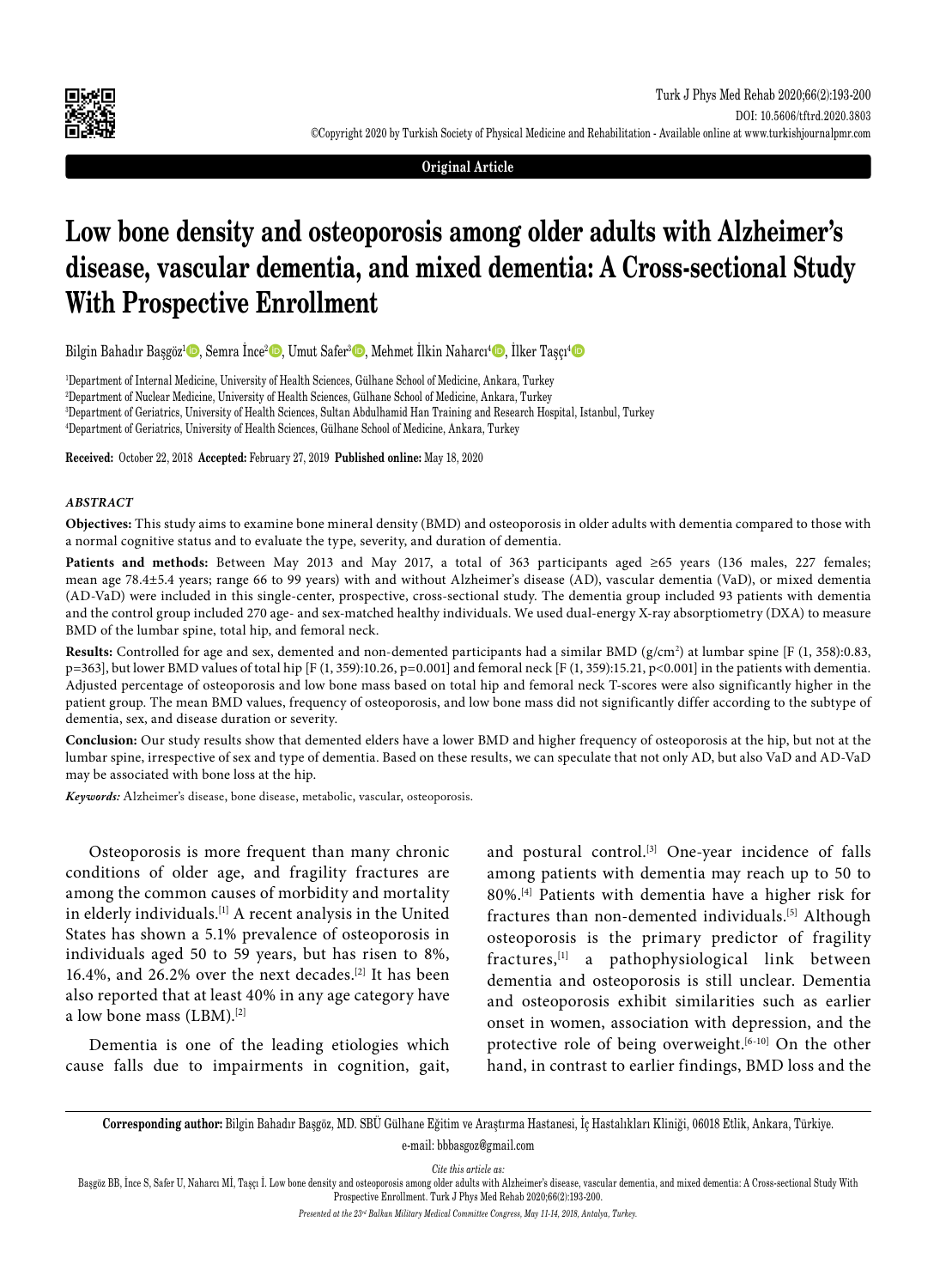diagnosis of osteoporosis are more common in patients with dementia.[11-13] Moreover, recent meta-analyses have demonstrated that osteoporosis and lower femoral neck BMD increase the risk for developing Alzheimer's disease (AD), while patients with AD are at a higher risk for osteoporosis.[14]

Cardiovascular disease (CVD) increases the risk for developing not only dementia, but also osteoporosis and fractures in the general population.<sup>[15-18]</sup> In the present study, we hypothesized that, patients with vascular dementia (VaD) and mixed-type dementia (AD-VaD) could be at an increased risk for bone loss, compared to patients with AD. Therefore, we aimed to investigate the characteristics and variations in bone density at different sites, and the frequency of osteoporosis in elderly patients with three common forms of dementia.

## **PATIENTS AND METHODS**

This single-center, prospective, cross-sectional study was conducted at Gülhane Training and Research Hospital , geriatric outpatient clinic between May 2013 and May 2017. A total of 363 participants aged ≥65 years (136 males, 227 females; mean age 78.4±5.4 years; range, 66 to 99 years) with and without AD, VaD, or AD-VaD were included. We excluded those diagnosed with other types of dementia including frontotemporal dementia, Parkinson's dementia, and dementia with Lewy bodies. Other exclusion criteria were mild cognitive impairment (MCI), delirium or extreme neuropsychiatric behavior, current hospitalization, recent major surgery, or bilateral hip replacement surgery. As part of a survey focused on the association between CVD and geriatric comorbidities, the present data were collected from a geriatric outpatient clinic in the tertiary setting. All individuals underwent a comprehensive geriatric assessment, regardless of the presence of serious illnesses. The physician carefully recorded newly recognized or previously known comorbidities including osteoporosis with the help of the patients' spouse, family members, or caregivers. Eligible participants underwent dual-energy X-ray absorptiometry (DXA) measurement of the lumbar spine, total hip, and femoral neck regions during geriatric outpatient registry. A routine patient care also covered ordering a repeated BMD measurement, where indicated.[19] Individuals with no difficulty in activities of daily living, but with memory impairment and lower scores on the Mini-Mental State Examination (MMSE) (scores between 19 and 23 out of 30) were classified as having MCI.<sup>[20,21]</sup> The dementia group

included 93 patients with dementia and the control group included 270 age- and sex-matched healthy individuals with intact cognitive functions based on neuropsychological evaluation.[20]

A written informed consent was obtained from each participant. The study protocol was approved by the Keçiören Training and Research Hospital Ethics Committee (2012-KAEK-15/1256-2017). The study was conducted in accordance with the principles of the Declaration of Helsinki.

## **Study protocol**

At study entry, we collected overall participant characteristics such as age, sex, education status, smoking, and comorbidities including coronary heart disease, stroke, diabetes mellitus, hypertension, and hypercholesterolemia. Anemia, hypothyroidism, vitamin B12 deficiency, folate deficiency, and vitamin D deficiency were diagnosed using the laboratory data obtained during the enrollment visit. We recorded the drugs in fixed-dose combination pills as separate medications and defined polypharmacy as the combined use of ≥5 drugs.

The Diagnostic and Statistical Manual of Mental Disorders, Fifth Edition (DSM-V) was used in the diagnosis of dementia.<sup>[22]</sup> Alzheimer's disease was diagnosed according to the criteria of National Institute of Neurological and Communicative Disorders and Stroke and the Alzheimer's Disease and Related Disorders Association.<sup>[23]</sup> In addition, the National Institute of Neurological Disorders and Stroke-Association Internationale pour la Recherche et l'Enseignement en Neurosciences criteria were used in the diagnosis of VaD.<sup>[24]</sup> The severity of dementia was rated by the Clinical Dementia Rating (CDR) Scale.<sup>[25]</sup>

Body weight and height were measured without shoes and with light clothing. The body mass index was calculated by dividing the body weight by square of height (kg/m<sup>2</sup>). The World Health Organization T-score definitions were used to interpret DXA results as follows: T-score >-1: normal,  $\leq$ -1: LBM,  $\leq$ -2.5: osteoporosis.[19]

#### **Statistical analysis**

Statistical analysis was performed using the IBM SPSS version 23.0 software (IBM Corp., Armonk, NY, USA). Descriptive data were expressed in mean ± standard deviation (SD), median (min-max) or number and frequency. The Shapiro-Wilk test was used to test normality. Differences between dementia and control groups were determined either by Student's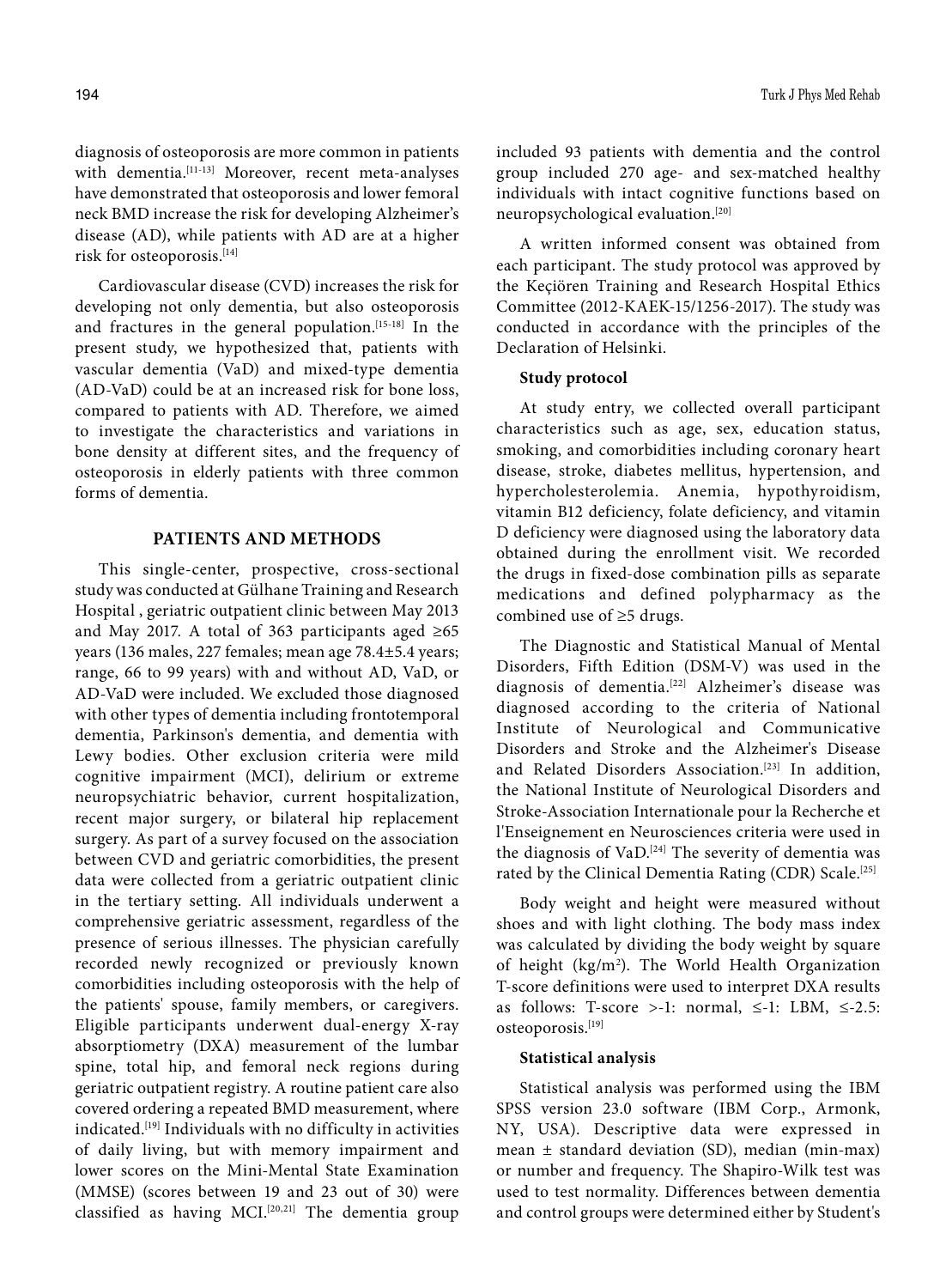t-test, Mann-Whitney U test, or chi-square  $(\chi^2)$  test depending upon the type and distribution of variables. The Spearman rank correlation coefficients were calculated to test simple correlations. The  $\chi^2$ , one-way analysis of variance (ANOVA) test or Kruskal-Wallis test was used to examine significant differences between dementia subtypes. Analysis of covariance (ANCOVA) was used to evaluate the adjusted differences of BMD values in the dementia and control groups, with age and sex as covariates which are known to be significantly associated with reduced bone mass and osteoporosis.[26] Continuous variables with a positively skewed distribution were log transformed. Confidence intervals (Cis) for osteoporosis and LBM prevalence were provided by a binomial single-sample proportions test using the exact method of Clopper and Pearson. Age and sex-adjusted differences in the prevalence of osteoporosis and LBM in dementia and control groups, as well as the adjusted prevalence ratio (PR) (taking the

control group as the standard) were calculated using log-binomial logistic regression analysis. A *p* value of <0.05 was considered statistically significant.

#### **RESULTS**

Of a total of 363 participants, most (69.1%) were educated less than five years. Hypertension (76.6%) and decreased glomerular filtration rate (GFR) (60.1%) were the most common comorbidities. About onefifth of the total study population had CVD (either coronary heart disease or stroke).

The dementia group (n=93) and the control group (n=270) were similar for age and sex. Table 1 shows the general characteristics of the patients and controls. The patients with dementia were more likely to have a stroke, CVD, lower GFR, folate deficiency, polypharmacy, or depression, and a lower education status. There was no significant difference

| <b>TABLE 1</b><br>Baseline demographic and clinical characteristics and cognitive findings of study population |                 |      |                |                 |      |                |                       |      |                |               |
|----------------------------------------------------------------------------------------------------------------|-----------------|------|----------------|-----------------|------|----------------|-----------------------|------|----------------|---------------|
|                                                                                                                | Total $(n=363)$ |      |                | Dementia (n=93) |      |                | No dementia $(n=270)$ |      |                |               |
|                                                                                                                | $\mathbf n$     | $\%$ | $Mean \pm SD$  | $\mathbf n$     | $\%$ | $Mean \pm SD$  | n                     | $\%$ | $Mean \pm SD$  | $\mathcal{P}$ |
| Age (year)                                                                                                     |                 |      | 78.4±5.4       |                 |      | $78.4 \pm 5.1$ |                       |      | $78.7 \pm 6.0$ | 0.614         |
| 65-74                                                                                                          | 92              | 25.3 |                | 23              | 24.7 |                | 69                    | 25.6 |                | 0.875         |
| $75 - 84$                                                                                                      | 222             | 61.2 |                | 56              | 60.2 |                | 166                   | 61.5 |                | 0.829         |
| >84                                                                                                            | 49              | 13.5 |                | 14              | 15.1 |                | 35                    | 13   |                | 0.611         |
| Gender                                                                                                         |                 |      |                |                 |      |                |                       |      |                |               |
| Female                                                                                                         | 227             | 62.5 |                | 58              | 62.4 |                | 169                   | 62.6 |                | 0.969         |
| Lower education <sup>a</sup>                                                                                   | 251             | 69.1 |                | 76              | 81.7 |                | 175                   | 64.8 |                | 0.002         |
| Past/current smoking                                                                                           | 95              | 26.2 |                | 28              | 30.1 |                | 67                    | 24.8 |                | 0.317         |
| Coronary heart disease                                                                                         | 59              | 16.3 |                | 14              | 15.1 |                | 45                    | 16.7 |                | 0.716         |
| Stroke                                                                                                         | 25              | 6.9  |                | 15              | 16.1 |                | 10                    | 3.7  |                | < 0.001       |
| Cardiovascular disease                                                                                         | 78              | 21.5 |                | 25              | 26.9 |                | 53                    | 19.6 |                | 0.142         |
| Diabetes mellitus                                                                                              | 74              | 20.4 |                | 14              | 15.1 |                | 60                    | 22.2 |                | 0.139         |
| Hypertension                                                                                                   | 278             | 76.6 |                | 71              | 76.3 |                | 207                   | 76.7 |                | 0.949         |
| Hypercholesterolemia                                                                                           | 135             | 37.2 |                | 32              | 34.4 |                | 103                   | 38.1 |                | 0.520         |
| GFR <60 mL/min                                                                                                 | 211             | 60.1 |                | 63              | 69.2 |                | 148                   | 56.9 |                | 0.039         |
| Anemia                                                                                                         | 66              | 18.2 |                | 18              | 19.4 |                | 48                    | 17.8 |                | 0.745         |
| Hypothyroidism                                                                                                 | 40              | 11.3 |                | 12              | 13   |                | 28                    | 10.7 |                | 0.539         |
| Vitamin B12 deficiency                                                                                         | 223             | 61.4 |                | 56              | 60.2 |                | 167                   | 61.9 |                | 0.780         |
| Folate deficiency                                                                                              | 53              | 15.6 |                | 25              | 29.4 |                | 28                    | 11   |                | < 0.001       |
| Vitamin D deficiency                                                                                           | 96              | 43.8 |                | 25              | 45.5 |                | 71                    | 43.3 |                | 0.780         |
| Polypharmacy                                                                                                   | 185             | 51   |                | 59              | 63.4 |                | 126                   | 46.7 |                | 0.005         |
| Body mass index                                                                                                |                 |      | $29.5 \pm 5.5$ |                 |      | $28.2 \pm 5.7$ |                       |      | 30±5.3         | 0.009         |

SD: Standard deviation; GFR: Glomerular filtration rate; a Lower education: <5 years of attained education level; cardiovascular disease: presence of either coronary heart disease or stroke; anemia: hemoglobin <12 g/dL; hypothyroidism: thyroid stimulating hormone >5 mIU/mL; vitamin B12 insufficiency: <350 pg/mL; folate deficiency: <5 ng/mL; vitamin D insufficiency: <30 ng/mL. Significant *p* values are shown in bold. See text for other details.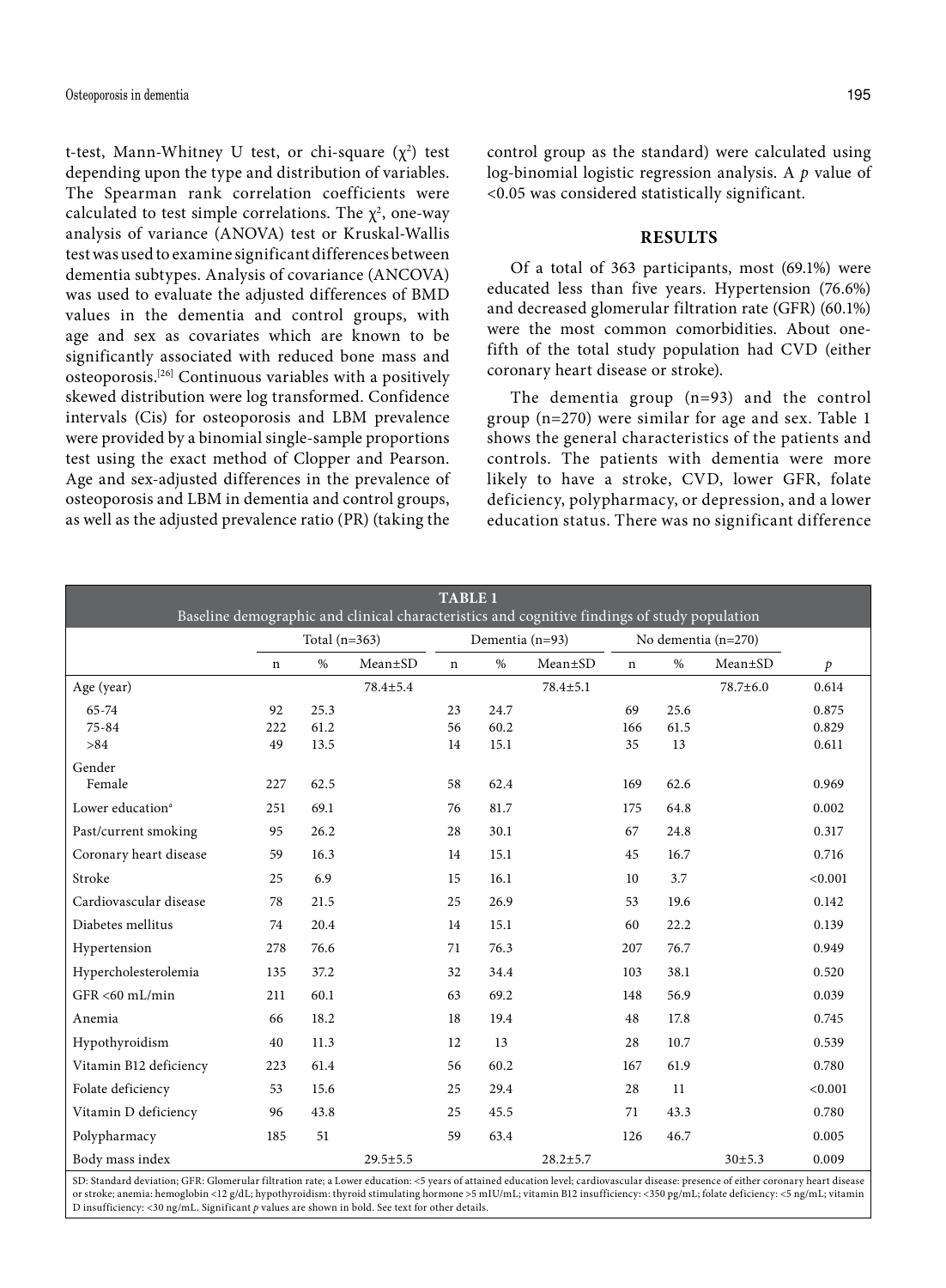| TABLE <sub>2</sub><br>Bone density comparisons at three sites†                                                                                                                                                                     |                      |                      |                  |              |                                |              |          |                 |           |  |  |
|------------------------------------------------------------------------------------------------------------------------------------------------------------------------------------------------------------------------------------|----------------------|----------------------|------------------|--------------|--------------------------------|--------------|----------|-----------------|-----------|--|--|
|                                                                                                                                                                                                                                    |                      | Unadjusted           |                  | Adjusted*    | Difference: Dementia - Control |              |          |                 |           |  |  |
|                                                                                                                                                                                                                                    | Dementia<br>$(n=93)$ | Control<br>$(n=270)$ | Dementia         |              | Control                        |              | Adjusted |                 |           |  |  |
| BMD (g/cm <sup>2</sup> )                                                                                                                                                                                                           | $Mean \pm SD$        | Mean±SD              | Mean±SE          | 95% CI       | $Mean \pm SE$                  | 95% CI       | Mean     | 95% CI          | p         |  |  |
| Lumbar                                                                                                                                                                                                                             | 889.7±147.3          | $951.4 \pm 641.5$    | 890.0±57.9       | 776.1-1004.0 | $951.2 \pm 34.1$               | 884.3-1018.2 | $-61.2$  | $-193.4 - 71.0$ | $0.308**$ |  |  |
| Total hip                                                                                                                                                                                                                          | $801.3 \pm 126.9$    | $855.4 \pm 156.2$    | $802.7 \pm 14.1$ | 775.0-830.3  | $854.9 \pm 8.3$                | 838.7-871.2  | $-52.3$  | $-84.3 - 20.2$  | 0.001     |  |  |
| Femoral neck                                                                                                                                                                                                                       | $645.0+93.0$         | $701.5 \pm 130.7$    | $646.1 \pm 12.2$ | 622.1-670.0  | $701.1 \pm 7.1$                | 687.1-715.1  | $-55.1$  | $-82.8 - 27.3$  | < 0.001   |  |  |
| † Based on ANCOVA test; SD: Standard deviation; SE: Standard error; CI: Confidence interval; BMD: Bone mineral density; * Controlling for age and sex. **Calculated for log<br>transformed values; ANCOVA: Analysis of covariance. |                      |                      |                  |              |                                |              |          |                 |           |  |  |

in the other characteristics between the two groups (Table 1).

The mean time from the diagnosis of dementia was 22.3±26.3 months. The ratio of patients with AD, VaD, and AD-VaD were 52.7% (n=49), 19.4% (n=18), and 28.0% (n=26), respectively. The majority of the patients with dementia (72%) had CDR-1 (mild), followed by CDR-2 (moderate, 24.7%) and CDR-3 (severe, 3.2%).

Unadjusted comparisons showed that the mean BMD values at the lumbar spine was similar in the participants with dementia and controls (p=0.247). However, the mean BMD values at the total hip  $(p=0.001)$  and femoral neck  $(p<0.001)$  were significantly lower in the dementia group. Table 2 shows the adjusted comparisons of the mean BMD values at three sites. Controlling for age and sex, the differences in the mean BMD values at the total hip [F (1, 359):10.26,  $p=0.001$ ] and femoral neck [F (1, 359):15.21, p<0.001] remained significant. The mean BMD values were more than 50  $g/cm<sup>2</sup>$  lower in both the total hip and femoral neck sites in the dementia group, compared to healthy controls.

Table 3 shows a comparison of the prevalence of osteoporosis and LBM in both groups, and adjusted prevalence ratios taking the control group as the standard. Controlling for age and sex, based on a T-score of ≤-2.5 at any of three sites, the prevalence of osteoporosis was found to be higher in the dementia group, although not statistically significant [(95% CI: 0.93-2.50), p=0.097]. However, based on a T-score of ≤-2.5 at the femoral neck, the adjusted prevalence of osteoporosis in the dementia group was significantly higher by 14. Low bone mass, as defined by a T-score of ≤-1.0 at any of three sites, was significantly more frequent in the dementia group  $(p=0.009)$  after the adjustment. Also, there was a significant difference between dementia and control groups in terms of the LBM at the femoral neck (p<0.001).

The duration after diagnosis of dementia did not significantly correlate with BMD values at the lumbar spine (r=0.102, p=0.329), total hip (r=-0.060, p=0.570), and femoral neck (r=-0.007, p=0.363). The BMD values were also similar in the demented patients with a median duration of eight months to a relatively newer diagnosis (lumbar spine, p=0.728; total hip, p=0.680; femoral neck, p=0.917).

| <b>TABLE 3</b><br>Frequency of osteoporosis and low bone mass in study population       |                   |      |               |                       |      |               |           |               |         |  |
|-----------------------------------------------------------------------------------------|-------------------|------|---------------|-----------------------|------|---------------|-----------|---------------|---------|--|
|                                                                                         | Dementia $(n=93)$ |      |               | No dementia $(n=270)$ |      |               |           |               |         |  |
|                                                                                         | n                 | $\%$ | 95% CI        | $\mathbf n$           | %    | 95% CI        | <b>PR</b> | 95% CI        | $p^*$   |  |
| Osteoporosis                                                                            |                   |      |               |                       |      |               |           |               |         |  |
| T-score $\leq$ -2.5, any site                                                           | 38                | 40.9 | $30.8 - 51.5$ | 84                    | 31.1 | $25.6 - 37.0$ | 1.16      | $0.97 - 1.39$ | 0.107   |  |
| T-score $\leq$ -2.5, femoral neck                                                       | 24                | 25.8 | $17.3 - 35.9$ | 43                    | 15.9 | $11.8 - 20.8$ | 1.14      | $1.01 - 1.29$ | 0.040   |  |
| Low bone mass                                                                           |                   |      |               |                       |      |               |           |               |         |  |
| T-score $\leq$ -1.0, any site                                                           | 89                | 95.7 | 89.4-98.8     | 229                   | 84.8 | 80.0-88.9     | 3.49      | 1.29-9.44     | 0.014   |  |
| T-score $\leq$ -1.0, femoral neck                                                       | 86                | 92.5 | 85.1-96.9     | 191                   | 70.7 | $70.0 - 64.9$ | 3.82      | 1.83-7.94     | < 0.001 |  |
| * Adjustments were made for age and sex. CI: Confidence interval; PR: Prevalence ratio. |                   |      |               |                       |      |               |           |               |         |  |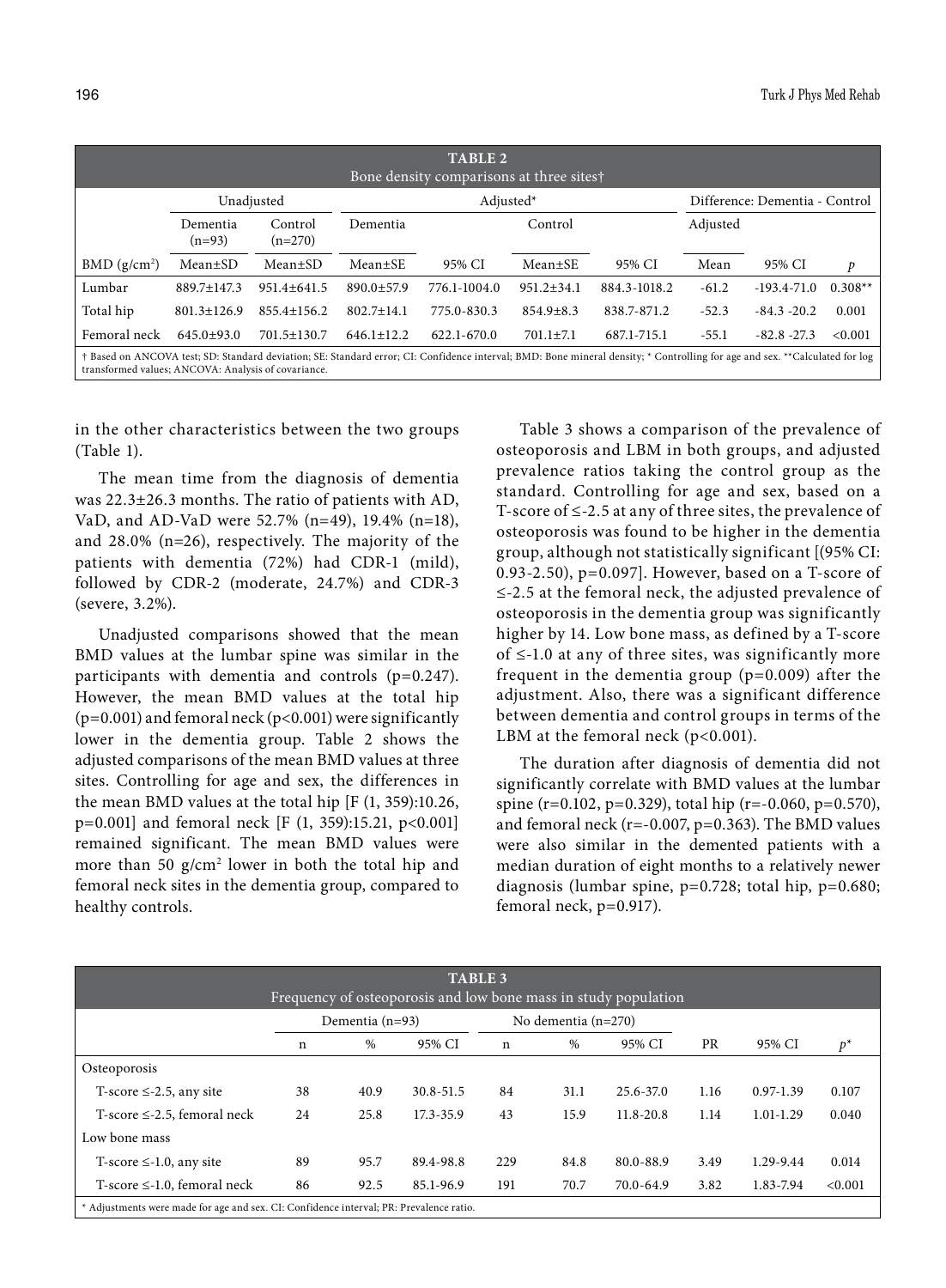| <b>TABLE 4</b><br>Comparison of BMD values, frequency of osteoporosis, and low bone mass among dementia subtypes                                |      |                   |               |                   |          |                   |       |  |  |  |
|-------------------------------------------------------------------------------------------------------------------------------------------------|------|-------------------|---------------|-------------------|----------|-------------------|-------|--|--|--|
|                                                                                                                                                 |      | AD                |               | VaD               | $AD-VaD$ |                   |       |  |  |  |
|                                                                                                                                                 | $\%$ | $Mean \pm SD$     | $\frac{0}{0}$ | Mean±SD           | $\%$     | $Mean \pm SD$     | p     |  |  |  |
| BMD (g/cm <sup>2</sup> )                                                                                                                        |      |                   |               |                   |          |                   |       |  |  |  |
| Lumbar                                                                                                                                          |      | $891.9 \pm 156.9$ |               | $913.1 \pm 152.6$ |          | $869.3 \pm 126.2$ | 0.684 |  |  |  |
| Total hip                                                                                                                                       |      | 780.6±132.8       |               | $846.2 \pm 135.3$ |          | $809.3 \pm 102.7$ | 0.161 |  |  |  |
| Femoral neck                                                                                                                                    |      | $628.1 \pm 98.5$  |               | $682.9 \pm 143.5$ |          | $650.5 \pm 88.8$  | 0.170 |  |  |  |
| Frequency of osteoporosis                                                                                                                       |      |                   |               |                   |          |                   |       |  |  |  |
| Femoral neck                                                                                                                                    | 30.6 |                   | 22.2          |                   | 19.2     |                   | 0.522 |  |  |  |
| Frequency of LBM                                                                                                                                |      |                   |               |                   |          |                   |       |  |  |  |
| Femoral neck                                                                                                                                    | 93.9 |                   | 83.3          |                   | 96.2     |                   | 0.246 |  |  |  |
| BMD: Bone mineral density; AD: Alzheimer's disease; VaD: Vascular dementia; AD-VaD: Mixed dementia; SD: Standard deviation; LBM: Low bone mass. |      |                   |               |                   |          |                   |       |  |  |  |

**TABLE 5** Comparison of BMD values, frequency of osteoporosis and low bone mass according to dementia severity CDR-1 CDR-2/3 % Mean±SD % Mean±SD *p*  $BMD (g/cm<sup>2</sup>)$ Lumbar 893.9±157.7 878.9±118.5 0.622 Total hip 808.0±126.7 784.1±128.1 0.422 Femoral neck 648.4±106.1 636.2±110.9 0.634 Frequency of osteoporosis Femoral neck 26.9 23.1 0.796 Frequency of LBM Femoral neck  $92.5$  92.3 1.000 BMD: Bone mineral density; CDR: Clinical dementia rating; SD: Standard deviation; LBM: Low bone mass.

Among the dementia subtypes, the BMD measured at the lumbar ( $p=0.684$ ), total hip ( $p=0.161$ ), and femoral neck (p=0.170) showed no significant difference (Table 4). In addition, the frequency of osteoporosis diagnosed by a T-score at the femoral neck was similar across the three dementia types (p=0.522) (Table 4). The LBM at the femoral neck was also similar (p=0.246) (Table 4).

There was no significant difference in the BMD values at the lumbar spine (p=0.622), total hip  $(p=0.422)$ , and femoral neck  $(p=0.634)$  between CDR-1 and CDR-2/3 patients (Table 5). In addition, based on a femoral neck T-score, CDR-1 patients had a similar osteoporosis (p=0.796) and LBM (p=1.000) ratios, compared to those with CDR-2/3 (Table 5).

Among cognitively intact individuals, controlling for age, the BMD values at the femoral neck of women

was  $88.22$  g/cm<sup>2</sup> lower compared to men [F (1, 267): 29.24, p<0.001 (log transformed)]. No sex difference was observed in the femoral neck mean BMD values in the patients with dementia [F  $(1, 90)$ : 3.72, p=0.057].

Age-adjusted difference in the osteoporosis (p=0.906) and LBM (p=0.254) prevalence according to the femoral neck BMD values were not found to be significant between women and men.

## **DISCUSSION**

In the present study, we compared older adults having a diagnosis of dementia with cognitively healthy controls and found that the demented patients had a relatively lower total hip and femoral neck BMD, and a higher proportion of osteoporosis and LBM. The most significant difference in the BMD values appeared at the femoral neck, which is the most recommended site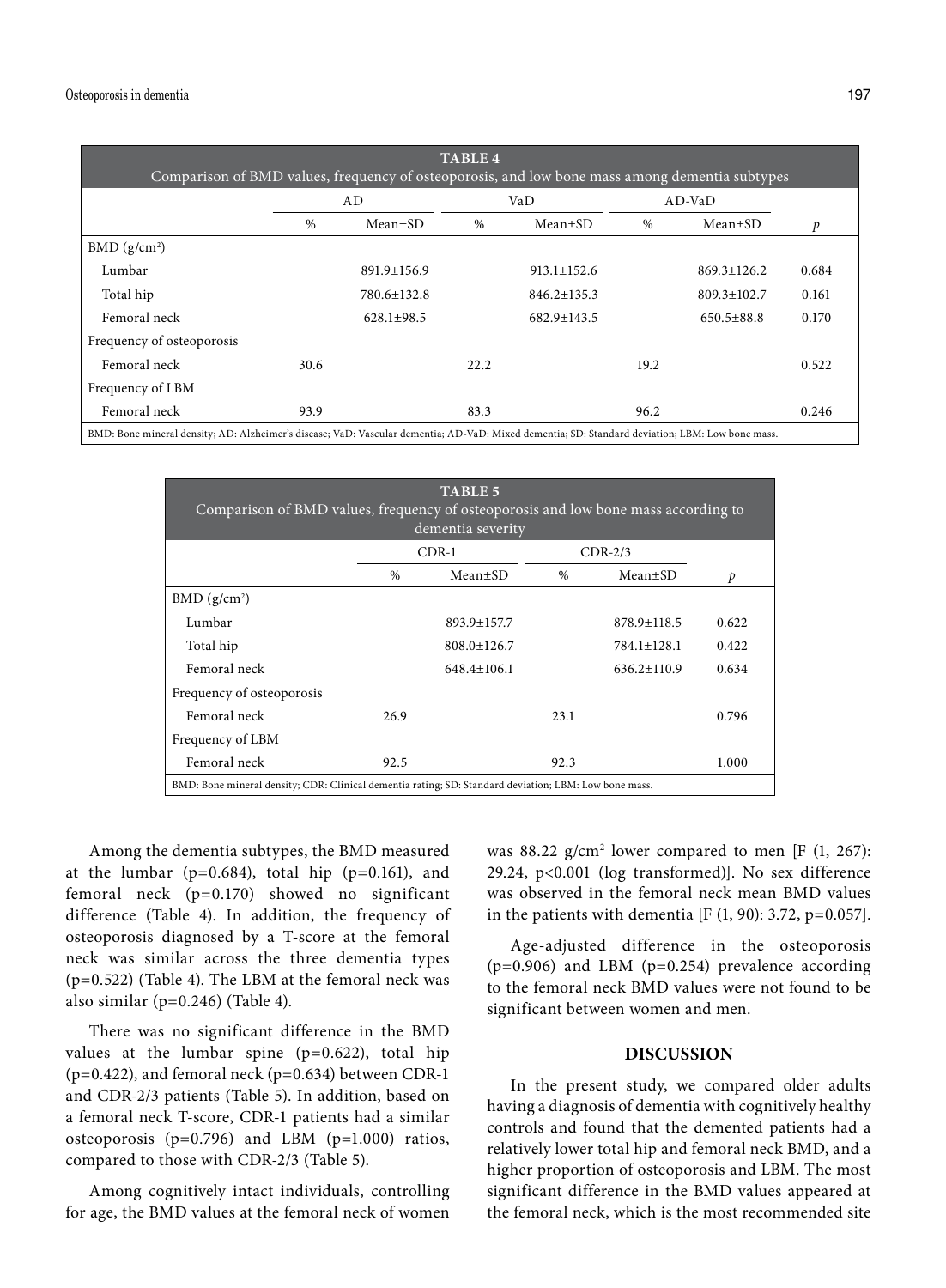for the osteoporosis diagnosis.[27] On the other hand, we found no significant difference in BMD values and the prevalence of osteoporosis at the lumbar spine in the patients with dementia. Also, those with AD, VaD, and AD-VaD had similar BMD values, osteoporosis or LBM rates. Based on these findings, we suggest that older adults with dementia are more likely than others to develop weak bones and osteoporosis at the hip, which may explain the previously reported increase in the risk for fractures in these individuals.  $[5,28]$ In this context, other than reducing the number of falls, maintaining and even improving the bone strength of older adults with dementia seem to be vital in the prevention of new fractures.

Several studies have examined the association between dementia and osteoporosis. In an earlier study, Johansson and Skoog<sup>[29]</sup> found no significant difference in calcaneal BMD of 35 demented elderly aged over 85 years and matched controls, although more patients with dementia had osteoporosis and hip fractures. Later studies reported that patients with AD<sup>[12]</sup> and even earliest AD<sup>[11]</sup> had lower BMD values than cognitively healthy individuals. Moreover, the relative risk for hip fractures, but not vertebrae or wrist, was found to be higher among the dementia subtypes (i.e., AD and unspecified dementia).<sup>[28]</sup> Another large-scale, prospective study with a six-year follow-up of individuals aged 60 to 75 years showed that, along with age, female sex, vitamin D deficiency, smoking, drinking and stroke, the presence of AD increased the risk for new osteoporosis.[30] Of note, not all fractures occur due to reduced bone mass.<sup>[31]</sup> However, our study indicates that, apart from the increased risk for osteoporosis and fractures that was shown previously,[28,32] demented individuals have a reduced bone strength, particularly in the femoral neck.

Currently, there is a growing number of evidence showing that osteoporosis promotes the development of dementia.[33-42] Several authors have reported that bone metabolism is altered in MCI and AD and individuals with a lower BMD have an increased risk for developing cognitive decline.[33-36] Thus, the patients with dementia in the current study probably had an early-onset bone loss with a rapid progression before the occurrence of the symptoms of cognitive dysfunction.<sup>[37-39]</sup> Moreover, patients having MCI and lower BMD values had a double risk for conversion to AD, compared to the controls.[40] In a recent cross-sectional study, along with several common comorbidities, osteoporosis was associated with AD, supporting their co-existence.<sup>[41]</sup> In a retrospective cohort analysis, the diagnosis of osteoporosis significantly increased the future risk for both dementia and AD.[42] Besides, a prospective, eight-year follow-up study showed that low femoral neck BMD values were associated with doubling of the risk for AD, as well as all-cause dementia.[36] Previously, patients with AD were also found to have BMD reduction before the initiation of symptoms.[11] In laboratory animals, the decrease of BMD occurred earlier than overt degeneration in a tau-based AD model.<sup>[35]</sup> Furthermore, an evidence of concurrent impairments in bone remodeling and osteogenic gene signaling linked to both bone loss and neuropathology in the brain of AD-induced animals was recently reported.<sup>[34]</sup> Thus, dementia and osteoporosis have a prodromal period, while the latest findings suggest that bone loss accelerates in the presence of neurodegeneration. $[43]$  In line with this finding, several authors have suggested that osteoporosis may be considered as an early risk factor for dementia.<sup>[42]</sup>

Similar to dementia, both osteoporosis and fragility fractures are more frequent among women.[19,27] In a previous study, female sex was shown to be a predictor of hip fractures in patients with dementia.<sup>[29]</sup> However, in later studies, an increased risk for BMD reduction and fractures in the early AD or established dementia were not found to be associated with traditional risk factors such as age, sex, smoking or selected comorbidities.<sup>[11,28,32]</sup> Also, additional modifiers such as physical activity, frailty, overall cognitive level, depression, genetic make-up and use of bone affecting medications showed no interaction with the decreased BMD in early AD.<sup>[11]</sup> Consistent with these results, there was no sex effect on BMD, osteoporosis, or LBM in our patients with dementia, compared to the control group. Such supportive evidence was obtained in previous studies showing no sex difference in the risk for hip fractures in demented individuals and comparable odds of new dementia in women and men diagnosed with osteoporosis.[28,42]

Cardiovascular disease commonly coexists with dementia, including AD.[15,16] Of note, available evidence suggests that osteoporosis is associated with CVD and stroke patients may have an even higher risk.[17,18] Therefore, we assumed that VaD and AD-VaD patients in our study may have had lower BMD values, more osteoporosis or LBM; however, our analyses were consistent with no difference in this regard;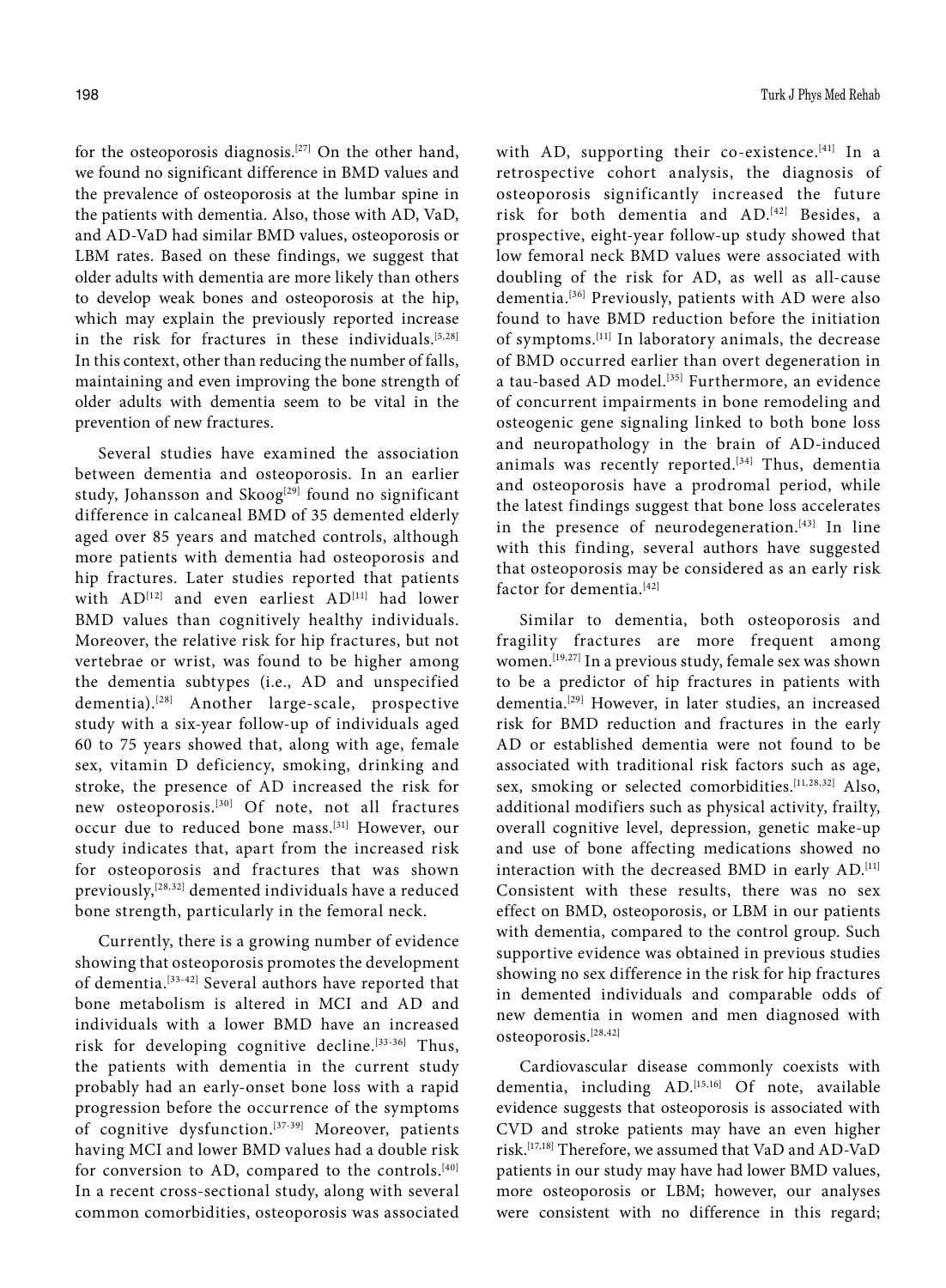even numerically lower numbers were seen in VaD and AD-VaD patients. These findings were consistent with previous studies reporting similar rates of reduced BMD and fracture risk in different types of dementia.[28,36,42] Thus, compared to other types of dementia, additional factors may be involved in the mechanism of reduced bone mass in patients with AD.

The degree of bone loss or the frequency of osteoporosis across stages of dementia is almost unknown. A study conducted among nursing home residents found no significant correlation between dementia severity and fractures.<sup>[5]</sup> Similarly, our study showed that BMD or osteoporosis frequency did not significantly differ in terms of dementia severity in the patient group which mainly consisted of those in CDR-1 and CDR-2 stages. This finding can be attributed to the fact that BMD reduction or osteoporosis started very early and that they were already at an advanced stage at the time of study participation.

Nonetheless, this study has several limitations. First, the cross-sectional design reduces our ability to draw causal relationships between dementia and BMD or osteoporosis. Second, we were unable to document falls and fractures due to missing data primarily in individuals without dementia having a normal DXA. As a fragility fracture is also diagnostic for osteoporosis,[19,27] the inclusion of fracture data could have improved the accuracy of our results. Third, past or current medical treatments for osteoporosis were missing in our data; however, we recently reported that even non-demented older adults had significant recall errors in correctly reporting a previous osteoporosis diagnosis.[44] In addition, our dementia sample included only the outpatients, limiting the generalizability of the results for advanced dementia or nursing home residents. Finally, due to the lower number of patients in the dementia subgroups, further studies are necessary to identify the level of risk attributable to VaD and AD-VaD for BMD reduction and osteoporosis.

In conclusion, irrespective of the type, severity, and duration of the disease, the patients with dementia had reduced hip BMD, increased frequency of osteoporosis, and overall LBM compared to cognitively normal individuals. Unlike most other studies in the literature, we examined the relation of osteoporosis with all types of dementia, not only with AD. Compared to controls, we found that female sex had no effect on the BMD or osteoporosis frequency in older adults with dementia. Thus, our study findings support the notion that reduced bone mass is one of the prevalent comorbidities in patients with dementia and, hence, implementing preventive measures is critical to prevent fractures in this population with a high risk for fractures.

#### **Declaration of conflicting interests**

The authors declared no conflicts of interest with respect to the authorship and/or publication of this article.

#### **Funding**

The authors received no financial support for the research and/or authorship of this article.

#### **REFERENCES**

- 1. Cauley JA, Thompson DE, Ensrud KC, Scott JC, Black D. Risk of mortality following clinical fractures. Osteoporos Int 2000;11:556-61.
- 2. Wright NC, Looker AC, Saag KG, Curtis JR, Delzell ES, Randall S, et al. The recent prevalence of osteoporosis and low bone mass in the United States based on bone mineral density at the femoral neck or lumbar spine. J Bone Miner Res 2014;29:2520-6.
- 3. Burton E, Cavalheri V, Adams R, Browne CO, Bovery-Spencer P, Fenton AM, et al. Effectiveness of exercise programs to reduce falls in older people with dementia living in the community: a systematic review and metaanalysis. Clin Interv Aging 2015;10:421-34.
- 4. Allan LM, Ballard CG, Rowan EN, Kenny RA. Incidence and prediction of falls in dementia: a prospective study in older people. PLoS One 2009;4:e5521.
- 5. Buchner DM, Larson EB. Falls and fractures in patients with Alzheimer-type dementia. JAMA 1987;257:1492-5.
- 6. Neu SC, Pa J, Kukull W, Beekly D, Kuzma A, Gangadharan P, et al. Apolipoprotein E Genotype and Sex Risk Factors for Alzheimer Disease: A Meta-analysis. JAMA Neurol 2017;74:1178-89.
- 7. Cizza G, Primma S, Csako G. Depression as a risk factor for osteoporosis. Trends Endocrinol Metab 2009;20:367-73.
- 8. Li G, Wang LY, Shofer JB, Thompson ML, Peskind ER, McCormick W, et al. Temporal relationship between depression and dementia: findings from a large community-based 15-year follow-up study. Arch Gen Psychiatry 2011;68:970-7.
- 9. Qizilbash N, Gregson J, Johnson ME, Pearce N, Douglas I, Wing K, et al. BMI and risk of dementia in two million people over two decades: a retrospective cohort study. Lancet Diabetes Endocrinol 2015;3:431-6.
- 10. Compston JE, Flahive J, Hosmer DW, Watts NB, Siris ES, Silverman S, et al. Relationship of weight, height, and body mass index with fracture risk at different sites in postmenopausal women: the Global Longitudinal study of Osteoporosis in Women (GLOW). J Bone Miner Res 2014;29:487-93.
- 11. Loskutova N, Honea RA, Vidoni ED, Brooks WM, Burns JM. Bone density and brain atrophy in early Alzheimer's disease. J Alzheimers Dis 2009;18:777-85.
- 12. Sato Y, Honda Y, Hayashida N, Iwamoto J, Kanoko T, Satoh K. RETRACTED: Vitamin K deficiency and osteopenia in elderly women with Alzheimer's disease. Arch Phys Med Rehabil 2005;86:576-81.